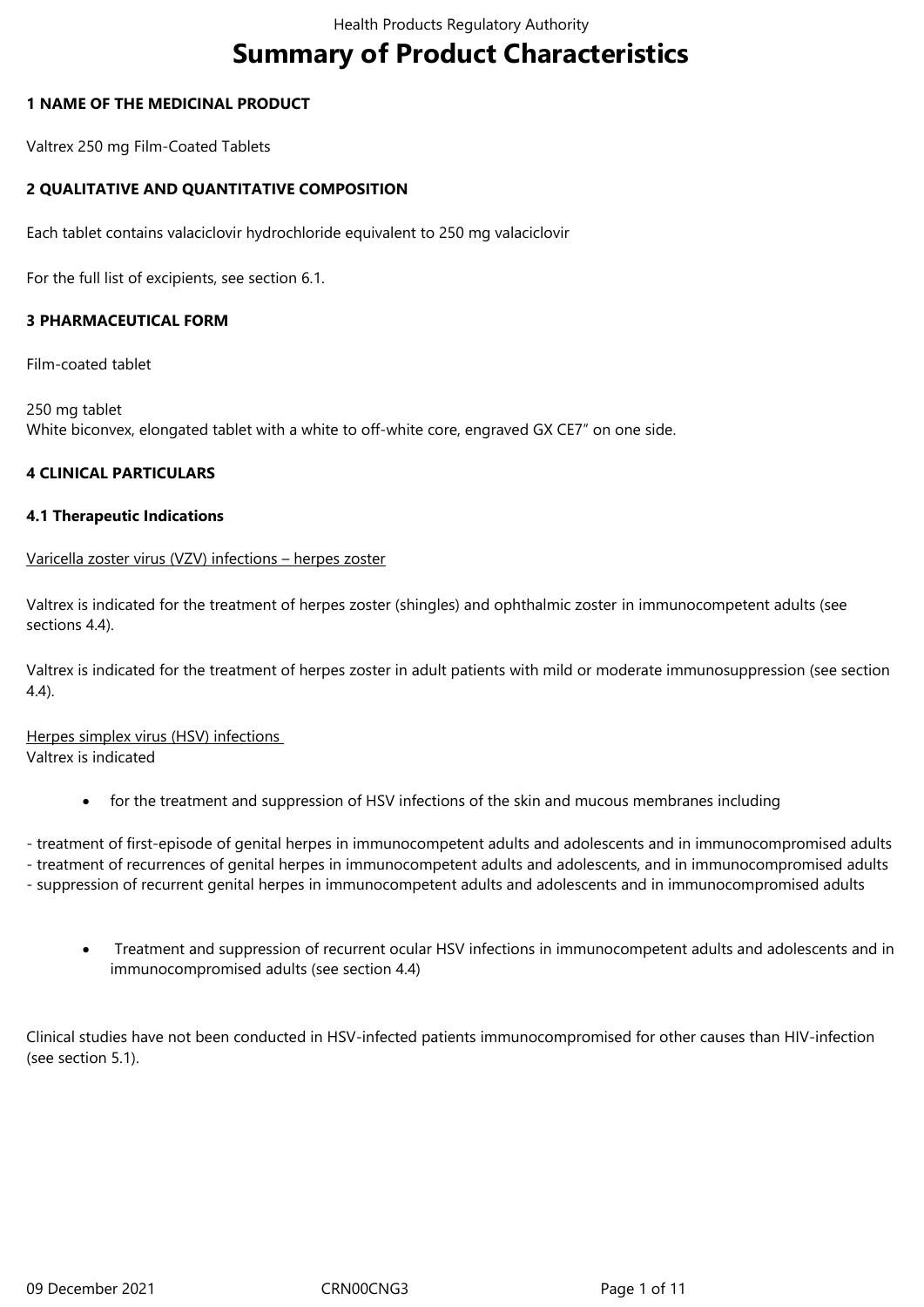#### Cytomegalovirus (CMV) infections:

Valtrex is indicated for the prophylaxis of CMV infection and disease following solid organ transplantation in adults and adolescents (see section 4.4)

#### **4.2 Posology and method of administration**

#### Varicella zoster virus (VZV) infections – herpes zoster and ophthalmic zoster

Patients should be advised to start treatment as soon as possible after a diagnosis of herpes zoster. There are no data on treatment started more than 72 hours after onset of the zoster rash.

#### *Immunocompetent Adults*

The dose in immunocompetent patientsis 1000 mg three times daily for seven days (3000 mg total daily dose). This dose should be reduced according to creatinine clearance (see Renal impairment below).

#### *Immunocompromised Adults*

The dose in immunocompromised patients is 1000 mg three times daily for at least seven days (3000 mg total daily dose) and for 2 days following crusting of lesions. This dose should be reduced according to creatinine clearance (see Renal impairment below).

In immunocompromised patients, antiviral treatment is suggested for patients presenting within one week of vesicle formation or at any time before full crusting of lesions.

#### Treatment of herpes simplex virus (HSV) infections in adults and adolescents (≥12 years)

#### *Immunocompetent Adults and Adolescents (≥12 years)*

The dose is 500 mg of Valtrex to be taken twice daily (1000 mg total daily dose). This dose should be reduced according to creatinine clearance (see Renal impairment below).

For recurrent episodes, treatment should be for three to five days. For initial episodes, which can be more severe, treatment may have to be extended to ten days. Dosing should begin as early as possible. For recurrent episodes of herpes simplex, this should ideally be during the prodromal period or immediately upon appearance of the first signs or symptoms. Valtrex can prevent lesion development when taken at the first signs and symptoms of an HSV recurrence.

#### *Herpes labialis*

For herpes labialis (cold sores), valaciclovir 2000 mg twice daily for one day is effective treatment in adults and adolescents. The second dose should be taken about 12 h (no sooner than 6 h) after the first dose. This dose should be reduced according to creatinine clearance (see Renal impairment below). When using this dosing regimen, treatment should not exceed one day, since this has been shown not to provide additional clinical benefit. Therapy should be initiated at the earliest symptom of a cold sore (e.g. tingling, itching or burning).

#### *Immunocompromised Adults*

For the treatment of HSV in immunocompromised adults, the dosage is 1000 mg twice daily for at least 5 days, following assessment of the severity of the clinical condition and immunological status of the patient. For initial episodes, which can be more severe, treatment may have to be extended to ten days. Dosing should begin as early as possible. This dose should be reduced according to creatinine clearance (see Renal impairment below). For maximum clinical benefit, the treatment should be started within 48 hours. A strict monitoring of the evolution of lesions is advised.

#### Suppression of recurrences of herpes simplex virus (HSV) infections in adults and adolescents (≥12 years) *Immunocompetent Adults and Adolescents (≥12 years)*

The dose is 500 mg of Valtrex to be taken once daily. Some patients with very frequent recurrences ( $3$  10/year in absence of therapy) may gain additional benefit from the daily dose of 500 mg being taken as a divided dose (250 mg twice daily). This dose should be reduced according to creatinine clearance (see Renal impairment below).Treatment should be re-evaluated after 6 to 12 months of therapy.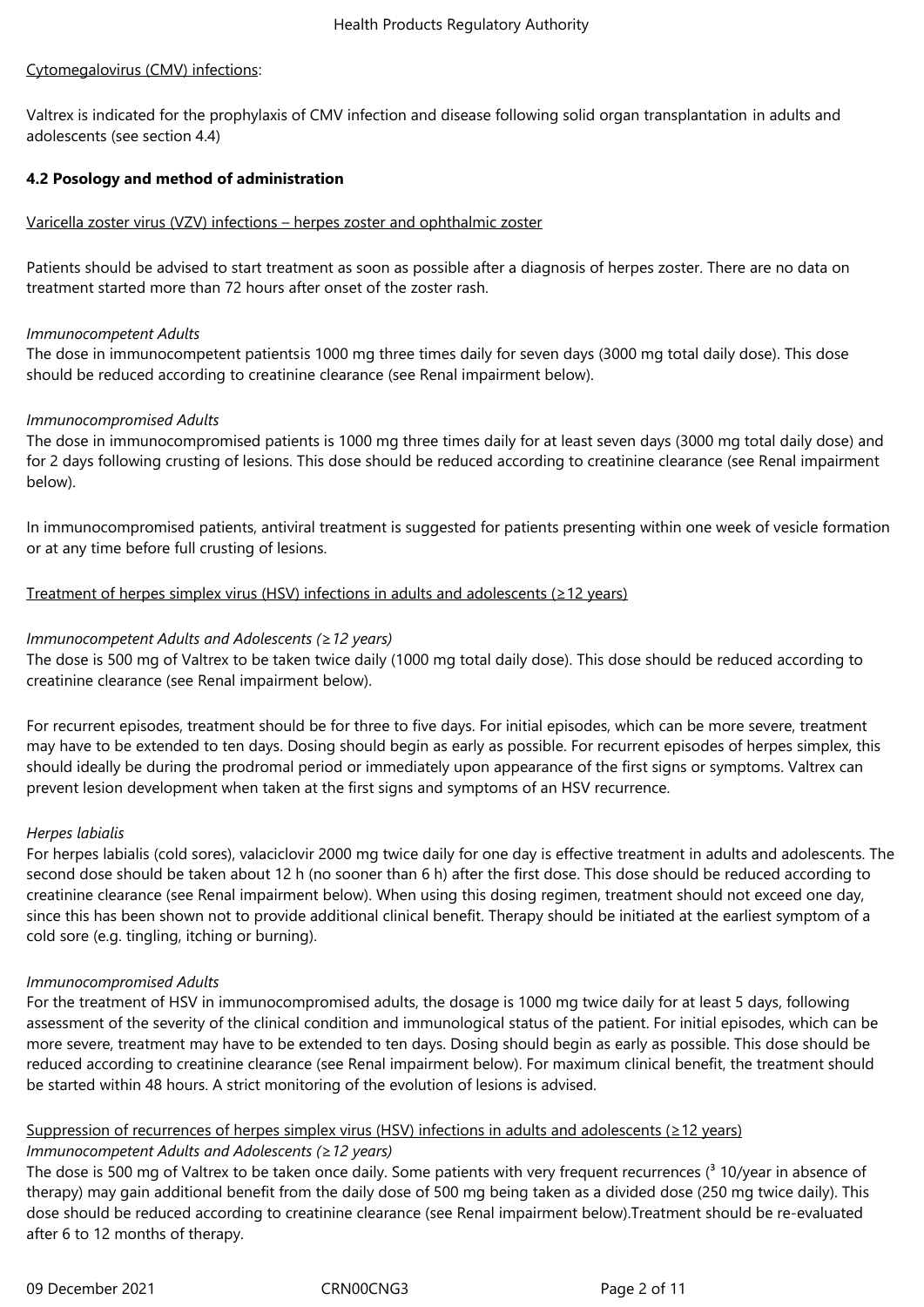#### *Immunocompromised Adults*

The dose is 500 mg of Valtrex twice daily. This dose should be reduced according to creatinine clearance (see Renal impairment below). Treatment should be re-evaluated after 6 to 12 months of therapy.

#### Prophylaxis of cytomegalovirus (CMV) infection and disease in adults and adolescents (≥12 years)

The dosage of Valtrex is 2000 mg four times a day, to be initiated as early as possible post-transplant. This dose should be reduced according to creatinine clearance (see Renal impairment below).

The duration of treatment will usually be 90 days, but may need to be extended in high-risk patients.

#### Special populations

#### *Elderly*

The possibility of renal impairment in the elderly must be considered and the dose should be adjusted accordingly (see Renal impairment below). Adequate hydration should be maintained.

#### *Renal impairment*

Caution is advised when administering Valtrex to patients with impaired renal function. Adequate hydration should be maintained. The dose of Valtrex should be reduced in patients with impaired renal function as shown in Table 1 below.

In patients on intermittent haemodialysis, the Valtrex dose should be administered after the haemodialysis has been performed. The creatinine clearance should be monitored frequently, especially during periods when renal function is changing rapidly e.g. immediately after renal transplantation or engraftment. The Valtrex dosage should be adjusted accordingly.

#### *Hepatic impairment*

Studies with a 1000 mg dose of valaciclovir in adult patients show that dose modification is not required in patients with mild or moderate cirrhosis (hepatic synthetic function maintained). Pharmacokinetic data in adult patients with advanced cirrhosis (impaired hepatic synthetic function and evidence of portal-systemic shunting) do not indicate the need for dose adjustment; however, clinical experience is limited. For higher doses (4000 mg or more per day), see section 4.4.

#### **Therapeutic Indication Creatinine Clearance (mL/min) Valaciclovir Dosage<sup>a</sup>** Varicella-Zoster Virus (VZV) Infections *Treatment of herpes zoster (shingles)*  in immunocompetent and immunocompromised adults ≥ 50 30 to 49 10 to 29 < 10 1000 mg three times daily 1000 mg twice daily 1000 mg once daily 500 mg once daily Herpes Simplex Virus (HSV) Infections *Treatment of HSV infections* - immunocompetent adults and adolescents ≥ 30 < 30 500 mg twice daily 500 mg once daily - immunocompromised adults ≥30 < 30 1000 mg twice daily 1000 mg once daily *Treatment of herpes labialis (cold sores) in immunocompetent adults and adolescents (alternative 1-day regimen)* ≥50 30 to 49 10 to 29  $< 10$ 2000mg twice in one day 1000 mg twice in one day 500 mg twice in one day 500 mg single dose S*uppressionof HSV infections* - immunocompetent adults and adolescents ≥30  $< 30$ 500 mg once daily b 250 mg once daily - immunocompromised adults ≥30 < 30 500 mg twice daily 500 mg once daily Cytomegalovirus (CMV) Infections

#### Table 1: DOSAGE ADJUSTMENT FOR RENAL IMPAIRMENT

09 December 2021 CRN00CNG3 Page 3 of 11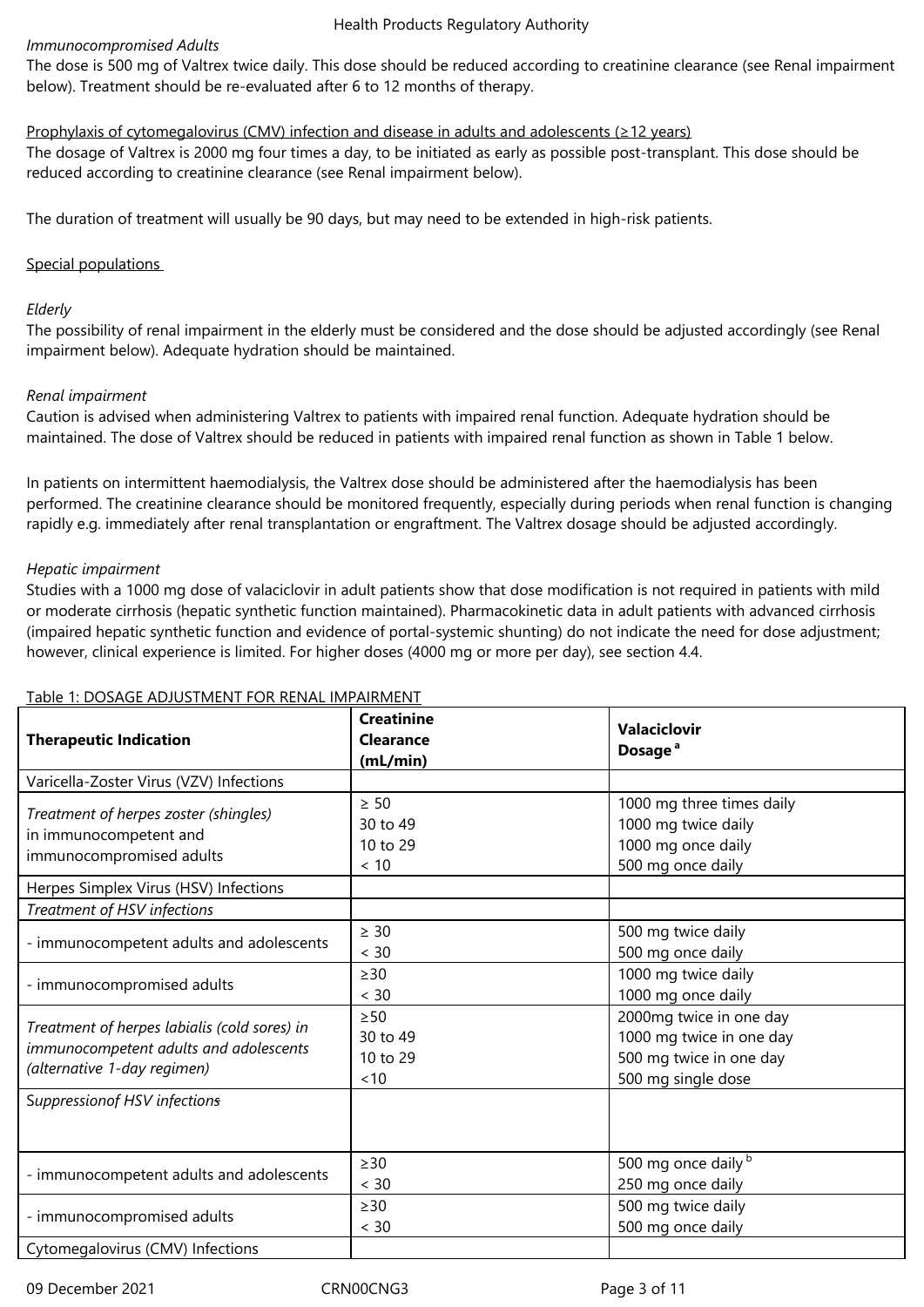|                                                                                   | Health Products Regulatory Authority |                           |  |
|-----------------------------------------------------------------------------------|--------------------------------------|---------------------------|--|
| CMV prophylaxis in solid organ transplant<br>recipients in adults and adolescents | $\geq$ 75                            | 2000 mg four times daily  |  |
|                                                                                   | 50 to $< 75$                         | 1500 mg four times daily  |  |
|                                                                                   | $25$ to $< 50$                       | 1500 mg three times daily |  |
|                                                                                   | 10 to $< 25$                         | 1500 mg twice daily       |  |
|                                                                                   | <10 or on dialysis                   | 1500 mg once daily        |  |

<sup>a</sup> For patients on intermittent haemodialysis, the dose should be given after dialysis on dialysis days.

<sup>b</sup>For HSV suppression in immunocompetent subjects with a history of <sup>3</sup>10 recurrences/year, better results may be obtained with 250 mg twice daily.

#### *Paediatric populations*

The safety and efficacy of Valtrex in children below the age of 12 years has not been established.

### **4.3 Contraindications**

Hypersensitivity to valaciclovir or aciclovir or any of the excipients listed in section 6.1.

### **4.4 Special warnings and precautions for use**

### Drug reaction with eosinophilia and systemic symptoms (DRESS)

DRESS, which can be life-threatening or fatal, has been reported in associate with valaciclovir treatment. At the time of prescription patients should be advised of the signs and symptoms and monitored closely for skin reactions. If signs and symptoms suggestive of DRESS appear, valaciclovir should be withdrawn immediately and an alternative treatment considered (as appropriate). If the patient has developed DRESS with the use of valaciclovir, treatment with valaciclovir must not be restarted in this patient at any time.

### Hydration status

Care should be taken to ensure adequate fluid intake in patients who are at risk of dehydration, particularly the elderly.

#### Use in patients with renal impairment and in elderly patients

Aciclovir is eliminated by renal clearance, therefore the dose of valaciclovir must be reduced in patients with renal impairment (see section 4.2). Elderly patients are likely to have reduced renal function and therefore the need for dose reduction must be considered in this group of patients. Both elderly patients and patients with renal impairment are at increased risk of developing neurological side-effects and should be closely monitored for evidence of these effects. In the reported cases, these reactions were generally reversible on discontinuation of treatment (see section 4.8).

#### Use of higher doses of valaciclovir in hepatic impairment and liver transplantation

There are no data available on the use of higher doses of valaciclovir (4000 mg or more per day) in patients with liver disease. Specific studies of valaciclovir have not been conducted in liver transplantation, and hence caution should be exercised when administering daily doses greater than 4000 mg to these patients.

#### Use for zoster treatment

Clinical response should be closely monitored, particularly in immunocompromised patients. Consideration should be given to intravenous antiviral therapy when response to oral therapy is considered insufficient.

Patients with complicated herpes zoster, i.e. those with visceral involvement, disseminated zoster, motor neuropathies, encephalitis and cerebrovascular complications should be treated with intravenous antiviral therapy.

Moreover, immunocompromised patients with ophthalmic zoster or those with a high risk for disease dissemination and visceral organ involvement should be treated with intravenous antiviral therapy.

#### Transmission of genital herpes

Patients should be advised to avoid intercourse when symptoms are present even if treatment with an antiviral has been initiated. During suppressive treatment with antiviral agents, the frequency of viral shedding is significantly reduced. However, the risk of transmission is still possible. Therefore, in addition to therapy with valaciclovir, it is recommended that patients use safer sex practices.

#### Use in ocular HSV infections

09 December 2021 CRN00CNG3 CRN00CNG3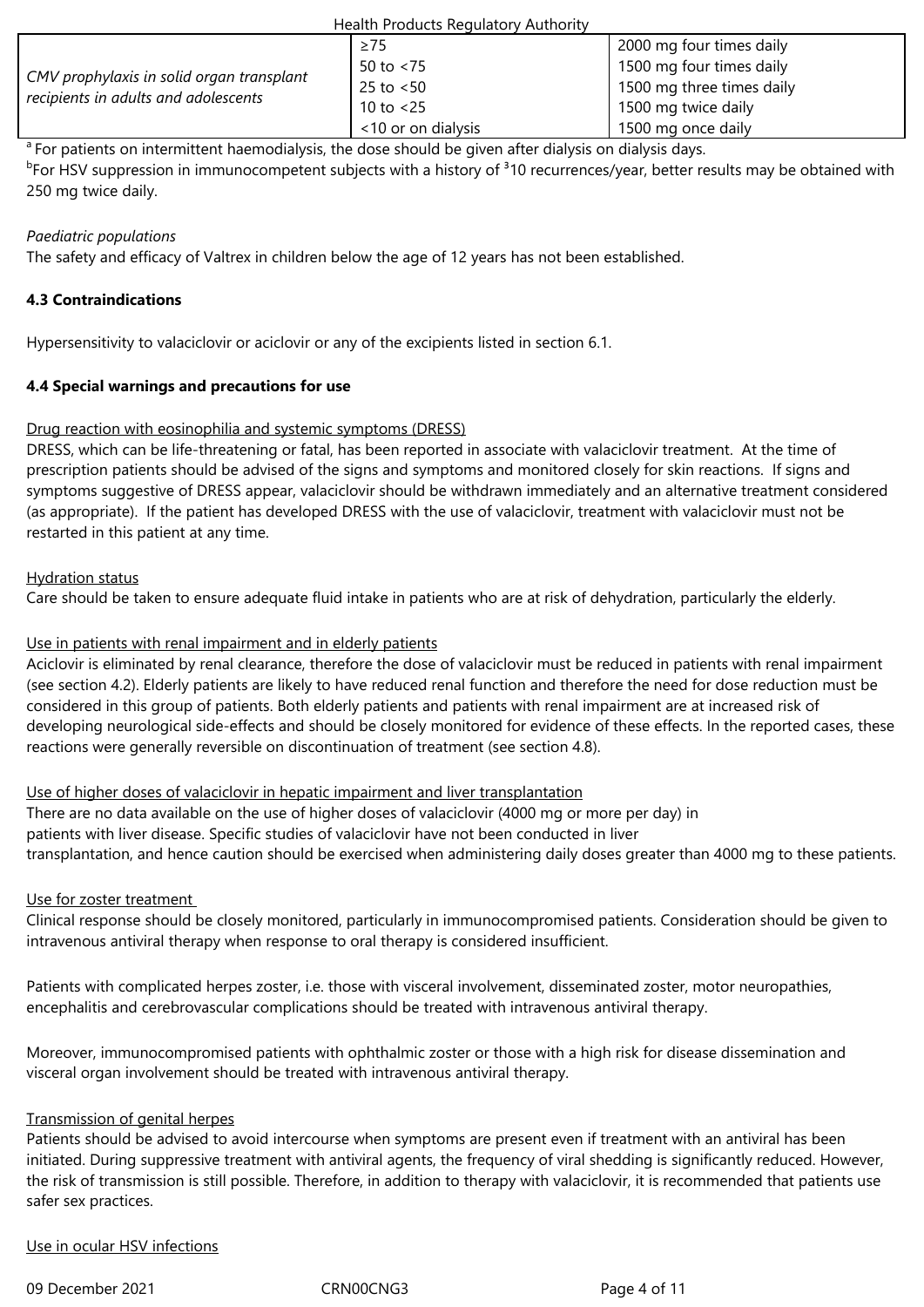Clinical response should be closely monitored in these patients. Consideration should be given to intravenous antiviral therapy when response to oral therapy is unlikely to be sufficient.

#### Use in CMV infections

Data on the efficacy of valaciclovir from transplant patients (~200) at high risk of CMV disease (e.g. donor CMV-positive/recipient CMV negative or use of anti-thymocyte globulin induction therapy) indicate that valaciclovir should only be used in these patients when safety concerns preclude the use of valganciclovir or ganciclovir.

High dose valaciclovir as required for CMV prophylaxis may result in more frequent adverse events, including CNS abnormalities, than observed with lower doses administered for other indications (see section 4.8). Patients should be closely monitored for changes in renal function, and doses adjusted accordingly (see section 4.2).

#### **4.5 Interaction with other medicinal products and other forms of interactions**

The combination of valaciclovir with nephrotoxic medicinal products should be made with caution, especially in subjects with impaired renal function, and warrants regular monitoring of renal function. This applies to concomitant administration with aminoglycosides, organoplatinum compounds, iodinated contrast media, methotrexate, pentamidine, foscarnet, ciclosporin, and tacrolimus.

Aciclovir is eliminated primarily unchanged in the urine via active renal tubular secretion. Following 1000 mg valaciclovir, cimetidine and probenecid reduce aciclovir renal clearance and increase the AUC of aciclovir by about 25% and 45%, respectively, by inhibition of the active renal secretion of aciclovir. Cimetidine and probenecid taken together with valaciclovir increased aciclovir AUC by about 65%. Other medicinal products (including e.g. tenofovir) administered concurrently that compete with or inhibit active tubular secretion may increase aciclovir concentrations by this mechanism. Similarly, valaciclovir administration may increase plasma concentrations of the concurrently administered substance.

In patients receiving higher aciclovir exposures from valaciclovir (e.g., at doses for zoster treatment or CMV prophylaxis), caution is required during concurrent administration with drugs which inhibit active renal tubular secretion.

Increases in plasma AUCs of aciclovir and of the inactive metabolite of mycophenolate motefil, an immunosuppressant agent used in transplant patients, have been shown when the drugs are co‑administered. No changes in peak concentrations or AUCs are observed with co-administration of valaciclovir and mycophenolate mofetil in healthy volunteers. There is limited clinical experience with the use of this combination.

#### **4.6 Fertility, pregnancy and lactation**

#### **Pregnancy**

A limited amount of data on the use of valaciclovir and a moderate amount of data on the use of aciclovir in pregnancy is available from pregnancy registries (which have documented the pregnancy outcomes in women exposed to valaciclovir or to oral or intravenous aciclovir (the active metabolite of valaciclovir); 111 and 1246 outcomes (29 and 756 exposed during the first trimester of pregnancy, respectively) and post marketing experience indicate no malformative or foeto/neonatal toxicity. Animal studies do not show reproductive toxicity for valaciclovir (see section 5.3). Valaciclovir should only be used in pregnancy if the potential benefits of treatment outweigh the potential risk.

#### **Breastfeeding**

Aciclovir, the principle metabolite of valaciclovir, is excreted in breast milk. However, at therapeutic doses of valaciclovir, no effects on the breastfed newborns/infants are anticipated since the dose ingested by the child is less than 2% of the therapeutic dose of intravenous aciclovir for treatment of neonatal herpes (see Section 5.2). Valaciclovir should be used with caution during breast feeding and only when clinically indicated.

#### **Fertility**

Valaciclovir did not affect fertility in rats dosed by the oral route. At high parenteral doses of aciclovir testicular atrophy and aspermatogenesis have been observed in rats and dogs. No human fertility studies were performed with valaciclovir, but no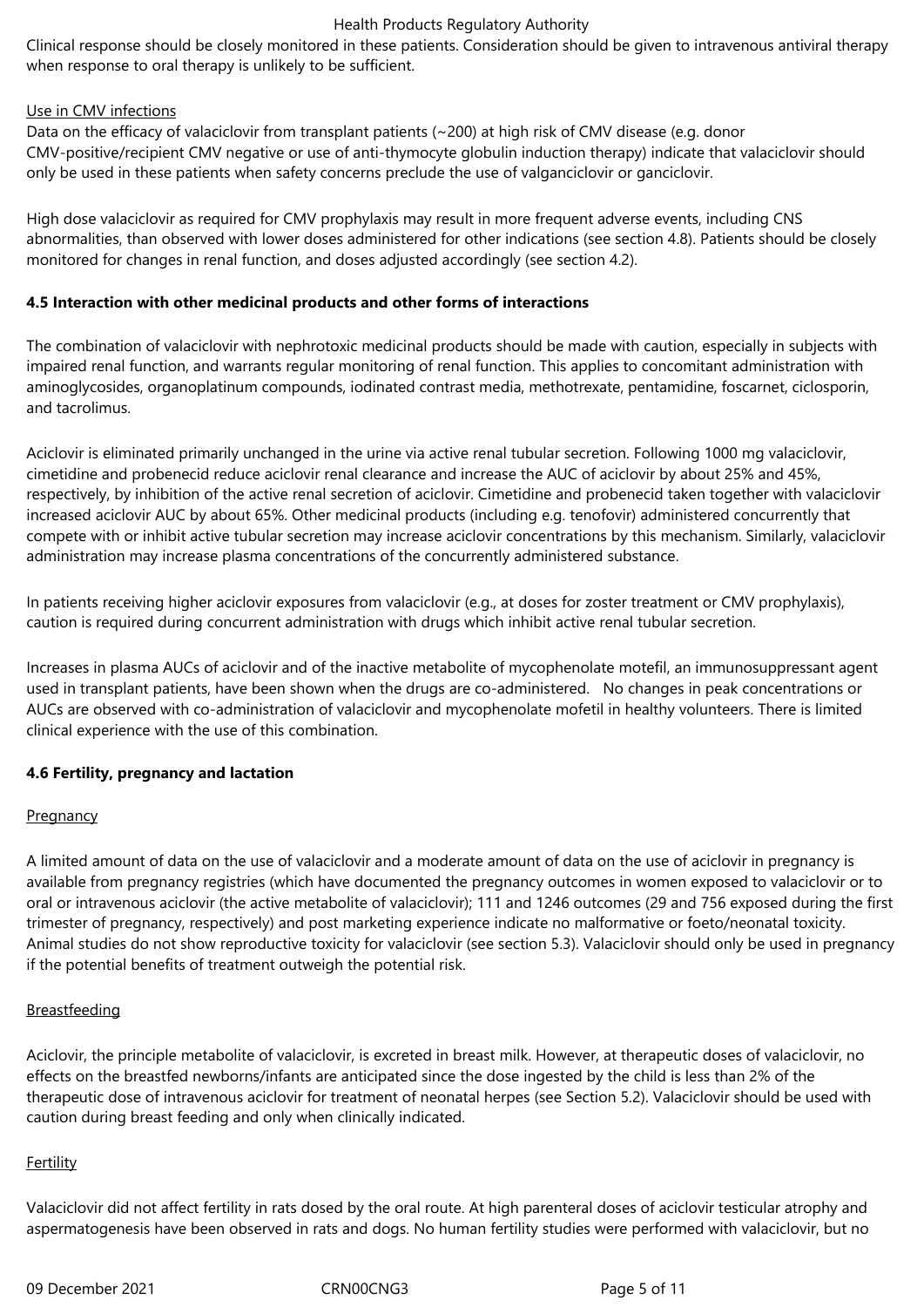changes in sperm count, motility or morphology were reported in 20 patients after 6 months of daily treatment with 400 to 1000 mg aciclovir.

#### **4.7 Effects on ability to drive and use machines**

No studies on the effects on the ability to drive and use machines have been performed. The clinical status of the patient and the adverse reaction profile of Valtrex should be borne in mind when considering the patient`s ability to drive or operate machinery. Further, a detrimental effect on such activities cannot be predicted from the pharmacology of the active substance.

#### **4.8 Undesirable effects**

The most common adverse reactions (ARs) reported in at least one indication by patients treated with Valtrex in clinical trials were headache and nausea. More serious ARs such as thrombotic thrombocytopenic purpura/haemolytic uraemic syndrome, acute renal failure, neurological disorders and DRESS (see section 4.4) are discussed in greater detail in other sections of the label.

Undesirable effects are listed below by body system organ class and by frequency.

| The following frequency categories are used for classification of adverse |                                               |
|---------------------------------------------------------------------------|-----------------------------------------------|
| effects:                                                                  |                                               |
| Very common                                                               | $\geq$ 1/10,                                  |
| Common                                                                    | $\geq$ 1/100 to < 1/10,                       |
| Uncommon                                                                  | $\geq$ 1/1,000 to < 1/100,                    |
| Rare                                                                      | $\geq$ 1/10,000 to < 1/1000,                  |
| Very rare                                                                 | < 1/10,000                                    |
| Not known                                                                 | (Cannot be estimated from the available data) |

Clinical trial data have been used to assign frequency categories to ARs if, in the trials, there was evidence of an association with valaciclovir.

For ARs identified from post marketing experience, but not observed in clinical trials, the most conservative value of point estimate ("rule of three") has been used to assign the AR frequency category. For ARs identified as associated with valaciclovir from post-marketing experience, and observed in clinical trials, study incidence has been used to assign the AR frequency category. The clinical trial safety database is based on 5855 subjects exposed to valaciclovir in clinical trials covering multiple indications (treatment of herpes zoster, treatment/suppression of genital herpes & treatment of cold sores). Clinical Trial Data

| Nervous system disorders   |          |
|----------------------------|----------|
| Very common:               | Headache |
| Gastrointestinal disorders |          |
| Common:                    | Nausea   |
|                            |          |

#### Post Marketing Data

| Leucopenia, thrombocytopenia                                                            |
|-----------------------------------------------------------------------------------------|
|                                                                                         |
|                                                                                         |
| Anaphylaxis                                                                             |
|                                                                                         |
| <b>Dizziness</b>                                                                        |
| Confusion, hallucinations, decreased consciousness, tremor,<br>agitation                |
| Ataxia, dysarthria, convulsions, encephalopathy, coma,<br>psychotic symptoms, delirium. |
|                                                                                         |

09 December 2021 CRN00CNG3 Page 6 of 11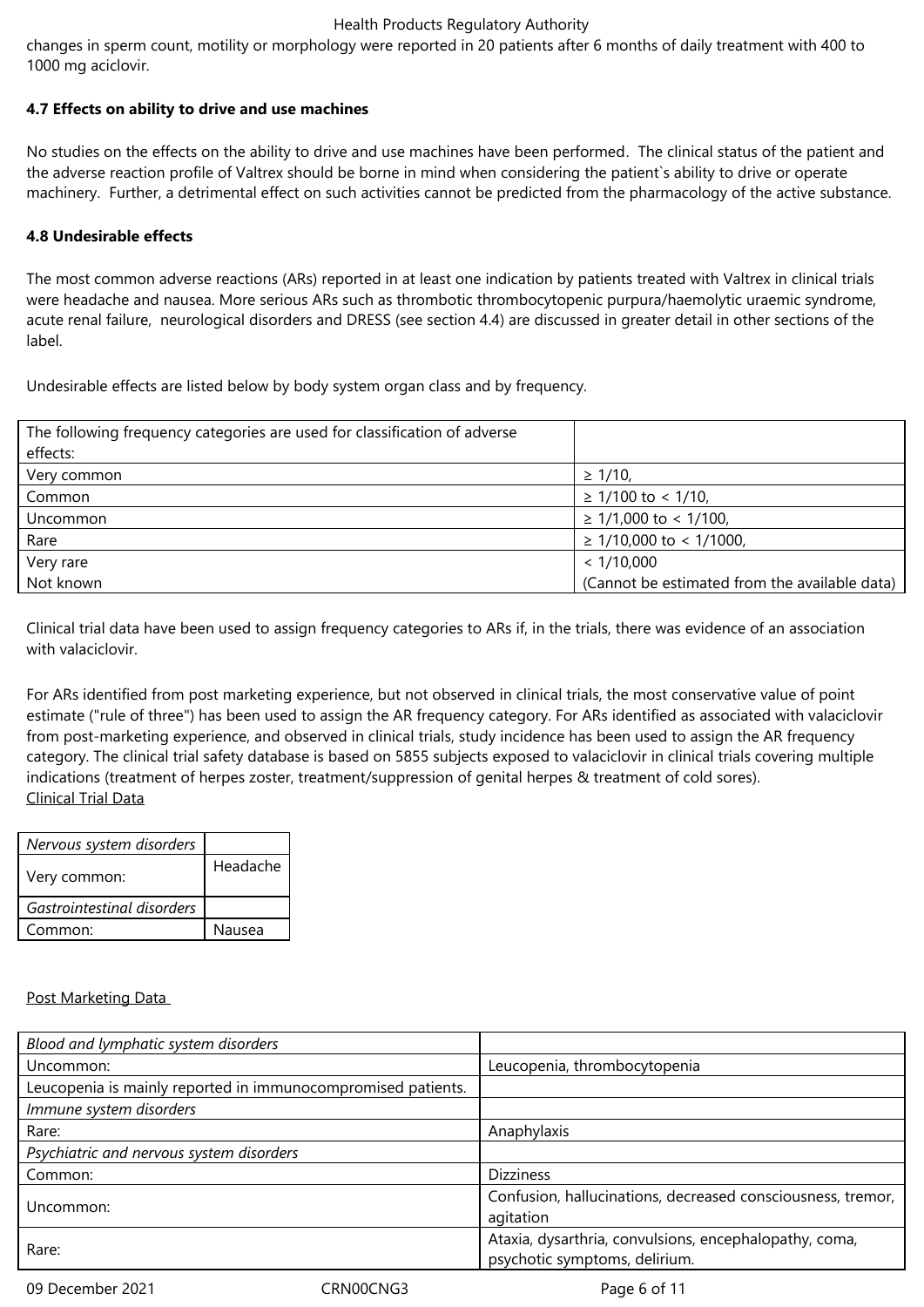Neurological disorders, sometimes severe, may belinked to encephalopathy and include confusion, agitation, convulsions,hallucinations, coma. These events are generallyreversible and usually seen in patients with renal impairment or with otherpredisposing factors (see section 4.4). In organ transplant patients receivinghigh doses (8000 mg daily) of Valtrex for CMV prophylaxis, neurologicalreactions occurred more frequently compared with lower doses used for otherindications

| Respiratory, thoracic and mediastinal disorders |                                                                                                                                                             |  |
|-------------------------------------------------|-------------------------------------------------------------------------------------------------------------------------------------------------------------|--|
| Uncommon:                                       | Dyspnoea                                                                                                                                                    |  |
| Gastrointestinal disorders                      |                                                                                                                                                             |  |
| Common:                                         | Vomiting, diarrhoea                                                                                                                                         |  |
| Uncommon:                                       | Abdominal discomfort                                                                                                                                        |  |
| Hepato-biliary disorders                        |                                                                                                                                                             |  |
| Uncommon:                                       | Reversible increases in liver function tests (e.g. bilirubin, liver enzymes).                                                                               |  |
| Skin and subcutaneous tissue disorders          |                                                                                                                                                             |  |
| Common:                                         | Rashes including photosensitivity, pruritus                                                                                                                 |  |
| Uncommon:                                       | Urticaria                                                                                                                                                   |  |
| Rare:<br>Not known:                             | Angioedema<br>Drug reaction with eosinophilia and systemic symptoms (DRESS) (see section<br>(4.4)                                                           |  |
| Renal and urinary disorders                     |                                                                                                                                                             |  |
| Uncommon:                                       | Renal pain, haematuria (often associated with other renal events).                                                                                          |  |
| Rare:                                           | Renal impairment, acute renal failure (especially in elderly patients or in<br>patients with renal impairment receiving higher than the recommended doses). |  |

Renal pain may be associated with renal failure.

Intratubular precipitation of aciclovir crystals in the kidney has also been reported. Adequate fluid intake should be ensured during treatment (see section 4.4).

Additional information on special populations

There have been reports of renal insufficiency, microangiopathic haemolytic anaemia and thrombocytopenia (sometimes in combination) in severely immunocompromised adult patients, particularly those with advanced HIV disease, receiving high doses (8000 mg daily) of valaciclovir for prolonged periods in clinical trials. These findings have also been observed in patients not treated with valaciclovir who have the same underlying or concurrent conditions.

Reporting of suspected adverse reactions

Reporting suspected adverse reactions after authorisation of the medicinal product is important. It allows continued monitoring of the benefit/risk balance of the medicinal product. Healthcare professionals are asked to report any suspected adverse reactions via HPRA Pharmacovigilance, Website: www.hpra.ie**.**

#### **4.9 Overdose**

#### Symptoms and Signs

Acute renal failure and neurological symptoms, including confusion, hallucinations, agitation, decreased consciousness and coma, have been reported in patients receiving overdoses of valaciclovir. Nausea and vomiting may also occur. Caution is required to prevent inadvertent overdosing. Many of the reported cases involved renally impaired and elderly patients receiving repeated overdoses, due to lack of appropriate dosage reduction.

#### **Treatment**

Patients should be observed closely for signs of toxicity. Haemodialysis significantly enhances the removal of aciclovir from the blood and may, therefore, be considered a management option in the event of symptomatic overdose.

#### **5 PHARMACOLOGICAL PROPERTIES**

#### **5.1 Pharmacodynamic properties**

09 December 2021 CRN00CNG3 Page 7 of 11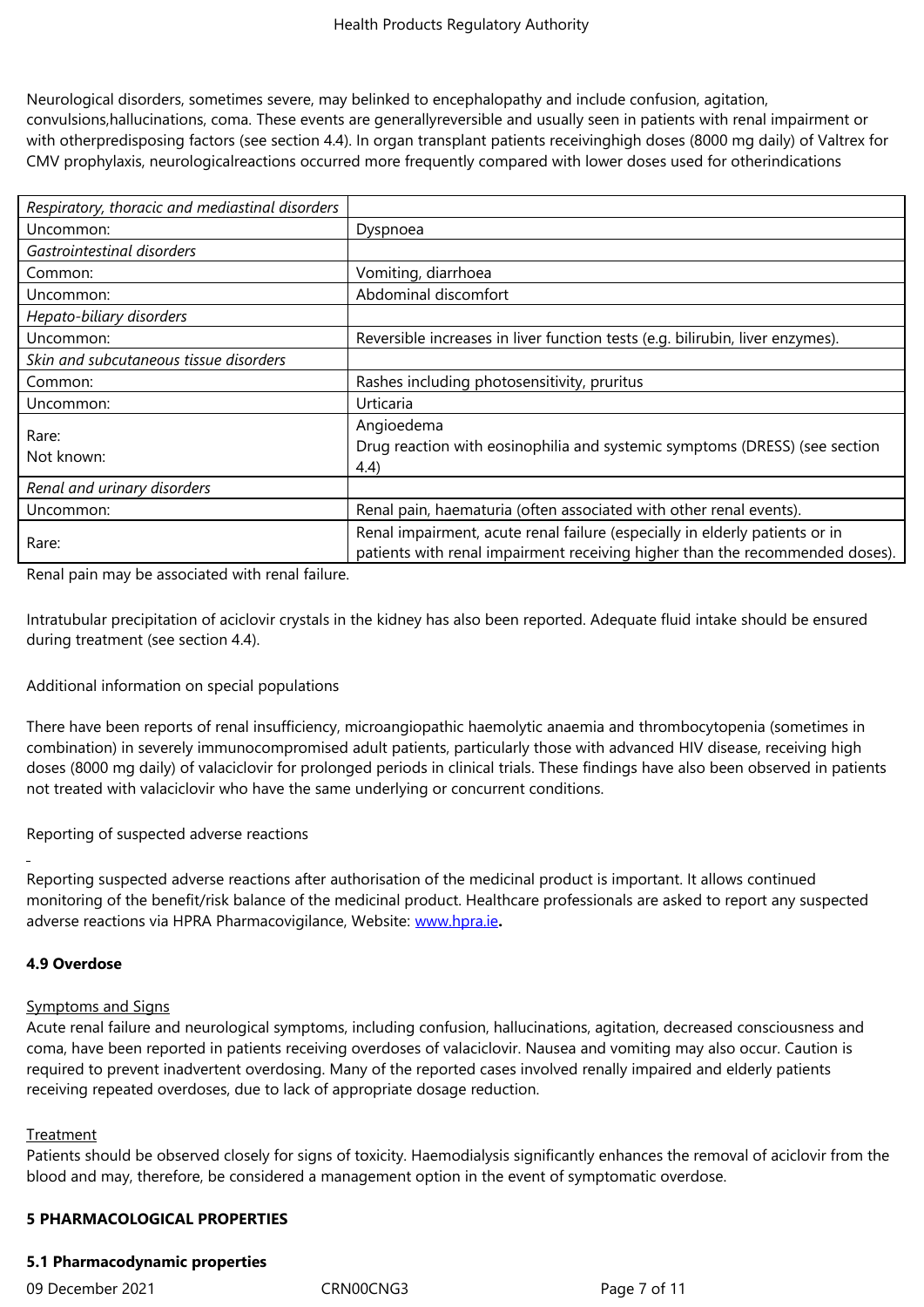Antivirals for systemic use

## Pharmacotherapeutic group:

Nucleosides and nucleotides excluding reverse transcriptase inhibitors, ATC code: J05AB11.

#### Mechanism of action

Valaciclovir, an antiviral, is the L-valine ester of aciclovir. Aciclovir is a purine (guanine) nucleoside analogue.

Valaciclovir is rapidly and almost completely converted in man to aciclovir and valine, probably by the enzyme referred to as valaciclovir hydrolase.

Aciclovir is a specific inhibitor of the herpes viruses with in vitro activity against herpes simplex viruses (HSV) type 1 and type 2, varicella zoster virus (VZV), cytomegalovirus (CMV), Epstein-Barr Virus (EBV), and human herpes virus 6 (HHV-6). Aciclovir inhibits herpes virus DNA synthesis once it has been phosphorylated to the active triphosphate form.

The first stage of phosphorylation requires the activity of a virus-specific enzyme. In the case of HSV, VZV and EBV this enzyme is the viral thymidine kinase (TK), which is only present in virus-infected cells. Selectivity is maintained in CMV with phosphorylation, at least in part, being mediated through the phosphotransferase gene product of UL97. This requirement for activation of aciclovir by a virus-specific enzyme largely explains its selectivity.

The phosphorylation process is completed (conversion from mono- to triphosphate) by cellular kinases. Aciclovir triphosphate competitively inhibits the virus DNA polymerase and incorporation of this nucleoside analogue results in obligate chain termination, halting virus DNA synthesis and thus blocking virus replication.

#### Pharmacodynamic effects

Resistance to aciclovir is normally due to a thymidine kinase deficient phenotype which results in a virus which is disadvantaged in the natural host. Reduced sensitivity to aciclovir has been described as a result of subtle alterations in either the virus thymidine kinase or DNA polymerase. The virulence of these variants resembles that of the wild-type virus.

Monitoring of clinical HSV and VZV isolates from patients receiving aciclovir therapy or prophylaxis has revealed that virus with reduced sensitivity to aciclovir is extremely rare in the immunocompetent host and is found infrequently in severely immunocompromised individuals e.g. organ or bone marrow transplant recipients, patients receiving chemotherapy for malignant disease and people infected with the human immunodeficiency virus (HIV).

#### Clinical efficacy and safety

#### *Varicella Zoster Virus Infection*

Valtrex accelerates the resolution of pain: it reduces the duration of and the proportion of patients with zoster-associated pain, which includes acute and, in patients older than 50 years, also post-herpetic neuralgia. Valtrex reduces the risk of ocular complications of ophthalmic zoster.

Intravenous therapy generally is considered standard for zoster treatment in immunocompromised patients; however, limited data indicate a clinical benefit of valaciclovir in the treatment of VZV infection (herpes zoster) in certain immunocompromised patients, including those with solid organ cancer, HIV, autoimmune diseases, lymphoma, leukaemia and stem cell transplants.

#### *Herpes Simplex Virus Infection*

Valaciclovir for ocular HSV infections should be given according to applicable treatment guidelines.

Studies-of valaciclovir treatment and suppression for genital herpes were performed in HIV/HSV coinfected patients-with a median CD4 count of > 100cells/mm3. Valaciclovir 500 mg twice daily was superior to 1000 mg once daily for suppression of symptomatic recurrences Valaciclovir 1000 mg twice daily for treatment of recurrences was comparable to oral aciclovir 200 mg five times daily on herpes episode duration. Valaciclovir has not been studied in patients with severe immune deficiency.

The efficacy of valaciclovir for the treatment of other HSV skin infections has been documented. Valaciclovir has shown efficacy in the treatment of herpes labialis (cold sores), mucositis due to chemotherapy or radiotherapy, HSV reactivation from facial resurfacing, and herpes gladiatorum. Based on historical aciclovir experience, valaciclovir appears to be as effective as aciclovir for the treatment of erythema multiforme, eczema herpeticum and herpetic whitlow.

09 December 2021 CRN00CNG3 Page 8 of 11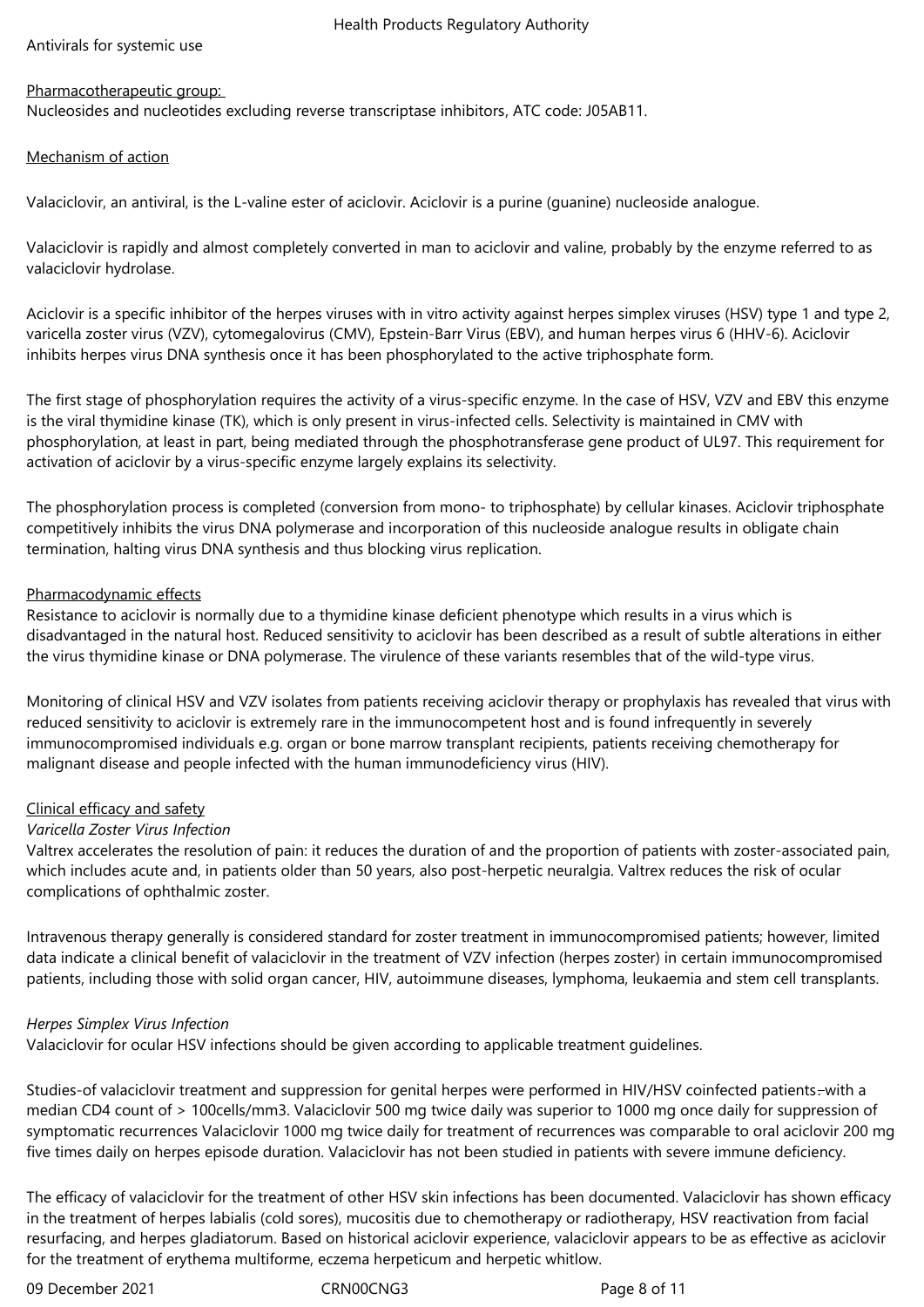Valaciclovir has been proven to reduce the risk of transmission of genital herpes in immunocompetent adults when taken as suppressive therapy and combined with safer sex practices. A double blind, placebo controlled study was conducted in 1,484 heterosexual, immunocompetent adult couples discordant for HSV‑2 infection. Results showed significant reductions in risk of transmission: 75 % (symptomatic HSV‑2 acquisition), 50 % (HSV‑2 seroconversion), and 48 % (overall HSV‑2 acquisition) for valaciclovir compared to placebo. Among subjects participating in a viral shedding sub-study, valaciclovir significantly reduced shedding by 73 % compared to placebo (see section 4.4 for additional information on transmission reduction).

#### *Cytomegalovirus Infection* (see section 4.4)

CMV prophylaxis with valaciclovir in subjects receiving solid organ transplantation (kidney, heart) reduces the occurrence of acute graft rejection, opportunistic infections and other herpes virus infections (HSV, VZV). There is no direct comparative study versus valganciclovir to define the optimal therapeutic management of solid organ transplant patients.

#### **5.2 Pharmacokinetic properties**

#### Absorption

Valaciclovir is a prodrug of aciclovir. The bioavailability of aciclovir from valaciclovir is about 3.3 to 5.5-fold greater than that historically observed for oral aciclovir. After oral administration valaciclovir is well absorbed and rapidly and almost completely converted to aciclovir and valine. This conversion is probably mediated by an enzyme isolated from human liver referred to as valaciclovir hydrolase. The bioavailability of aciclovir from 1000 mg valaciclovir is 54%, and is not reduced by food. Valaciclovir pharmacokinetics is not dose-proportional. The rate and extent of absorption decreases with increasing dose, resulting in a less than proportional increase in Cmax over the therapeutic dose range and a reduced bioavailability at doses above 500 mg. Aciclovir pharmacokinetic (PK) parameter estimates following single doses of 250 to 2000 mg valaciclovir to healthy subjects with normal renal function are shown below.

|                  | Aciclovir PK Parameter | 250 mg           | 500 mg            | 1000 mg           | 2000 mg         |
|------------------|------------------------|------------------|-------------------|-------------------|-----------------|
|                  |                        | $(N=15)$         | $(N=15)$          | $(N=15)$          | $(N=8)$         |
| $C_{\text{max}}$ | micrograms/mL          | $2.20 \pm 0.38$  | $3.37 \pm 0.95$   | $5.20 \pm 1.92$   | $8.30 \pm 1.43$ |
| I max            | hours (h)              | $0.75(0.75-1.5)$ | $1.0(0.75 - 2.5)$ | $2.0(0.75 - 3.0)$ | $2.0(1.5-3.0)$  |
| <b>AUC</b>       | h.micrograms/mL        | $5.50 \pm 0.82$  | $11.1 \pm 1.75$   | $18.9 \pm 4.51$   | $29.5 \pm 6.36$ |

 $C_{max}$  = peak concentration; T<sub>max</sub> = time to peak concentration; AUC = area under the concentration-time curve. Values for C<sub>max</sub> and AUC denote mean  $\pm$  standard deviation. Values for  $T_{\text{max}}$  denote median and range.

Peak plasma concentrations of unchanged valaciclovir are only about 4% of peak aciclovir levels, occur at a median time of 30 to 100 min post-dose, and are at or below the limit of quantification 3 h after dosing. The valaciclovir and aciclovir pharmacokinetic profiles are similar after single and repeat dosing. Herpes zoster, herpes simplex and HIV infection do not significantly alter the pharmacokinetics of valaciclovir and aciclovir after oral administration of valaciclovir compared with healthy adults. In transplant recipients receiving valaciclovir 2000 mg 4 times daily, aciclovir peak concentrations are similar to or greater than those in healthy volunteers receiving the same dose. The estimated daily AUCs are appreciably greater.

#### **Distribution**

Binding of valaciclovir to plasma proteins is very low (15%). CSF penetration, determined by CSF/plasma AUC ratio, is independent of renal function and was about 25% for aciclovir and the metabolite 8-OH-ACV, and about 2.5% for the metabolite CMMG.

#### Biotransformation

After oral administration, valaciclovir is converted to aciclovir and *L‑* valine by first‑pass intestinal and/or hepatic metabolism. Aciclovir is converted to a small extent to the metabolites 9(carboxymethoxy)methylguanine (CMMG) by alcohol and aldehyde dehydrogenase and to 8‑hydroxy‑aciclovir (8‑OH‑ACV) by aldehyde oxidase. Approximately 88% of the total combined plasma exposure is attributable to aciclovir, 11% to CMMG and 1% to 8‑OH‑ACV. Neither valaciclovir nor aciclovir is metabolized by cytochrome P450 enzymes.

#### **Elimination**

09 December 2021 CRN00CNG3 Page 9 of 11 Valaciclovir is eliminated in the urine principally as aciclovir (greater than 80% of the recovered dose) and the aciclovir metabolite CMMG (about 14% of the recovered dose). The metabolite 8-OH-ACV is detected only in small amounts in urine (< 2% of the recovered dose). Less than 1% of the administered dose of valaciclovir is recovered in the urine as unchanged drug.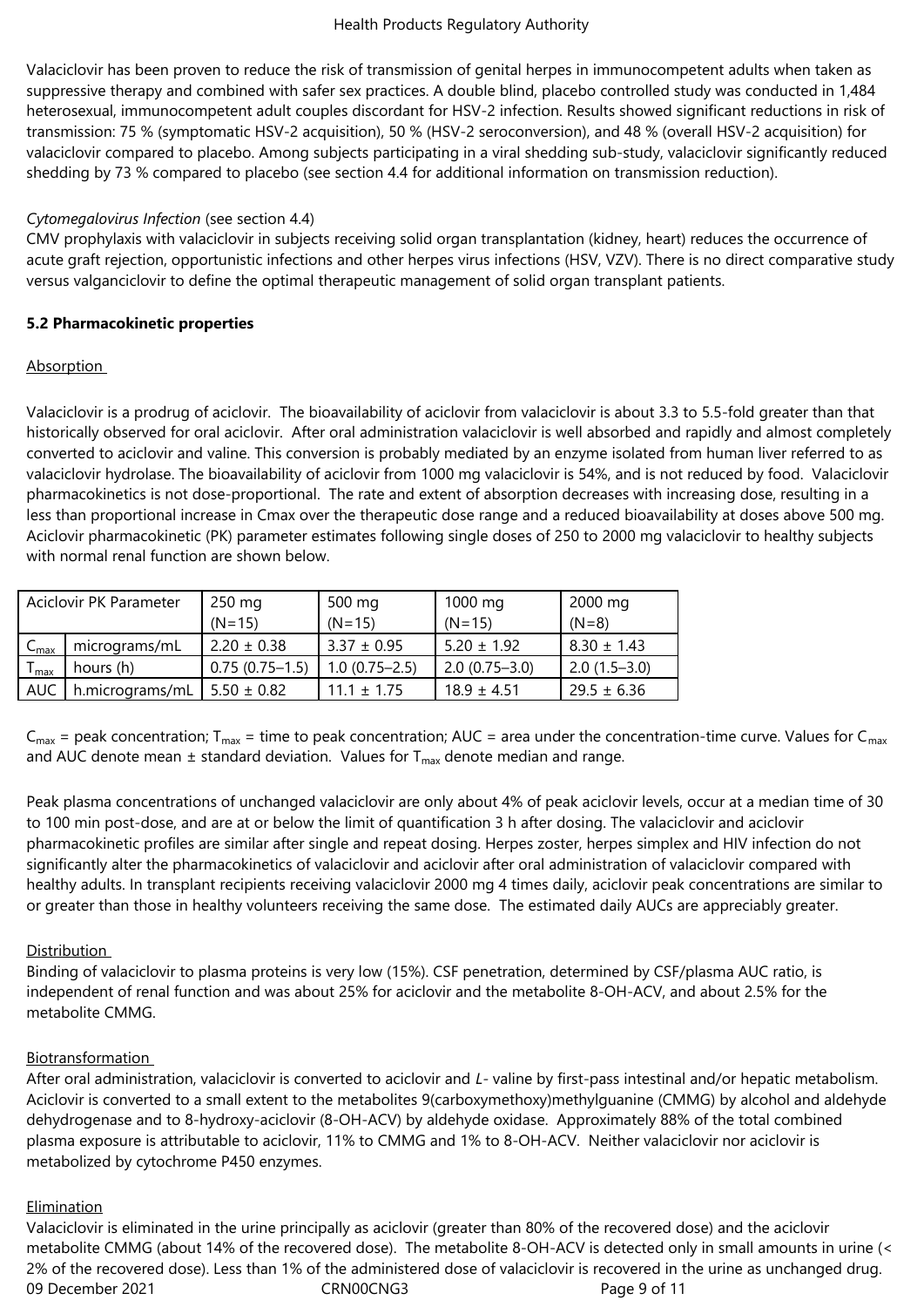In patients with normal renal function the plasma elimination half-life of aciclovir after both single and multiple dosing with valaciclovir is approximately 3 h.

#### Special Populations

#### *Renal impairment*

The elimination of aciclovir is correlated to renal function, and exposure to aciclovir will increase with increased renal impairment. In patients with end-stage renal disease, the average elimination half-life of aciclovir after valaciclovir administration is approximately 14 hours, compared with about 3 hours for normal renal function (see section 4.2).

Exposure to aciclovir and its metabolites CMMG and 8-OH-ACV in plasma and cerebrospinal fluid (CSF) was evaluated at steady-state after multiple-dose valaciclovir administration in 6 subjects with normal renal function (mean creatinine clearance 111 mL/min, range 91-144 mL/min) receiving 2000 mg every 6 hours and 3 subjects with severe renal impairment (mean CLcr 26 mL/min, range 17-31 mL/min) receiving 1500 mg every 12 hours. In plasma as well as CSF, concentrations of aciclovir, CMMG and 8-OH-ACV were on average 2, 4 and 5-6 times higher, respectively, at severe renal impairment compared with normal renal function.

#### *Hepatic impairment*

Pharmacokinetic data indicate that hepatic impairment decreases the rate of conversion of valaciclovir to aciclovir but not the extent of conversion. Aciclovir half-life is not affected.

#### *Pregnant women*

A study of the pharmacokinetics of valaciclovir and aciclovir during late pregnancy indicates that pregnancy does not affect the pharmacokinetics of valaciclovir.

#### *Transfer into breast milk*

Following oral administration of a 500 mg dose of valaciclovir, peak aciclovir concentrations (Cmax) in breast milk ranged from 0.5 to 2.3 times the corresponding maternal aciclovir serum concentrations. The median aciclovir concentration in breast milk was 2.24 micrograms/ml (9.95 micromoles/L). With a maternal valaciclovir dosage of 500 mg twice daily, this level would expose a nursing infant to a daily oral aciclovir dosage of about 0.61 mg/kg/day. The elimination half-life of aciclovir from breast milk was similar to that for serum. Unchanged valaciclovir was not detected in maternal serum, breast milk, or infant urine.

#### **5.3 Preclinical safety data**

Non-clinical data reveal no special hazard for humans based on conventional studies of safety pharmacology, repeated dose toxicity, genotoxicity, andcarcinogenic potential.

Valaciclovir did not affect fertility in male or female rats dosed by the oral route.

Valaciclovir was not teratogenic in rats or rabbits. Valaciclovir is almost completely metabolised to aciclovir. Subcutaneous administration of aciclovir in internationally accepted tests did not produce teratogenic effects in rats or rabbits. In additional studies in rats, foetal abnormalities and maternal toxicity were observed at subcutaneous doses that produced plasma aciclovir levels of 100 micrograms/mL (>10‑fold higher than 2000 mg single dose valaciclovir in humans with normal renal function).

#### **6 PHARMACEUTICAL PARTICULARS**

#### **6.1 List of excipients**

Tablet core Microcrystalline cellulose Crospovidone Povidone Magnesium stearate Silica colloidal anhydrous

09 December 2021 CRN00CNG3 Page 10 of 11 Film coat Hypromellose Titanium dioxide